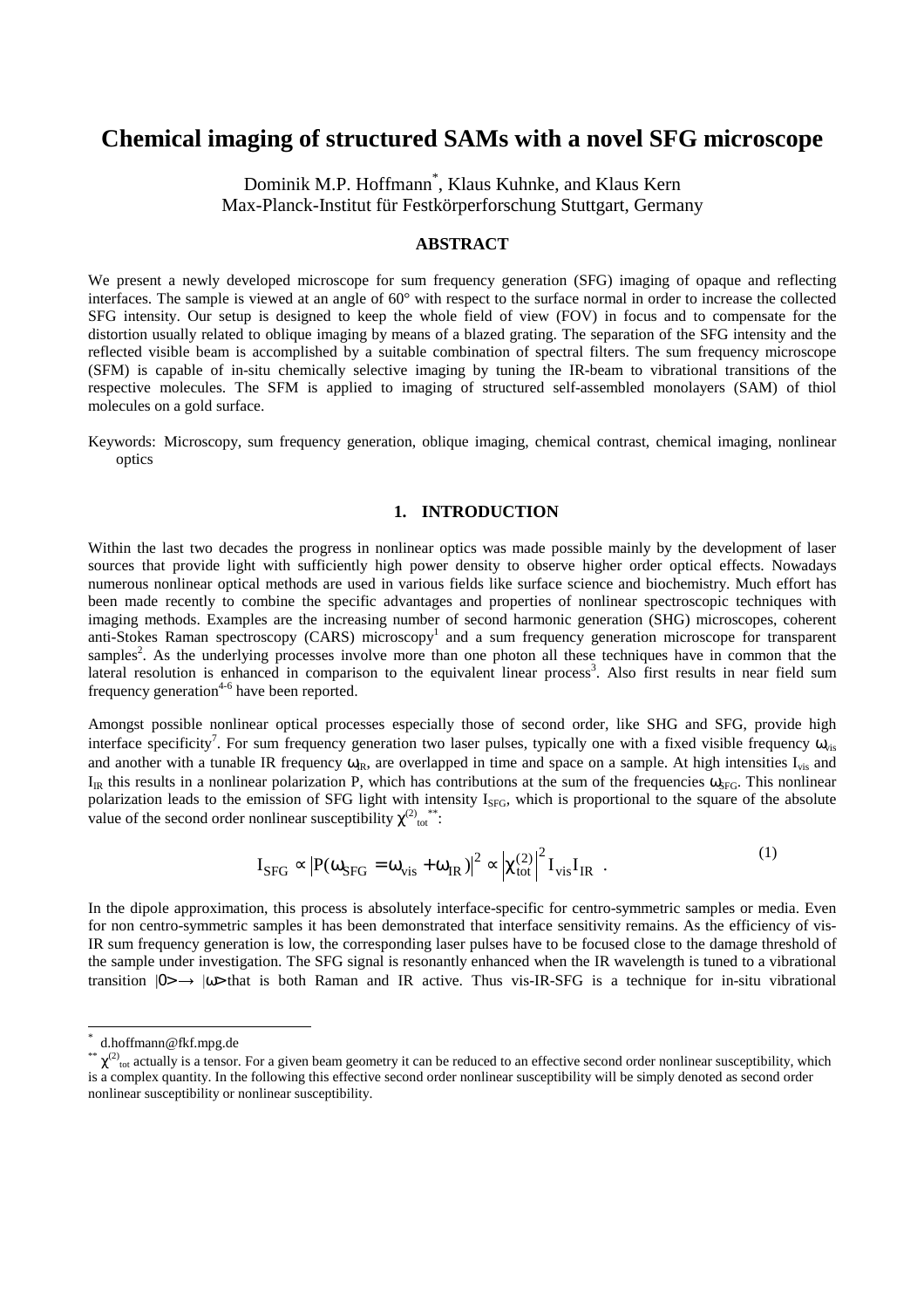spectroscopy at interfaces and surfaces. Chemical information on an interface can be obtained by tuning the IR to specific vibrational transitions.

A sum frequency microscope (SFM) projects the SFG light generated at an interface by the incident beams onto a CCD camera. It thus provides a map of the SFG efficiency of the interface. The SFM can provide information about areas with different degrees of ordering. As the spatial resolution is limited by the wavelength of the sum frequency light, being typically in the visible range, an SFM delivers information from the IR spectral region with potential sub-µm spatial resolution. Furthermore, it offers a time resolution determined by the employed laser beams. A further application could be the simultaneous measurement of samples, i.e. combinatorial SFG spectroscopy.

In spite of these attractive properties only one far field SFM has been reported so  $far^2$ , which is applicable only to transparent samples. We plan to examine adsorbates on opaque surfaces as metals and semiconductors. Therefore we developed a different setup. The design of the SFM poses two major difficulties: 1) The SFG intensity originating from an interface is proportional to the square of the corresponding Fresnel factors<sup>8</sup> being a function of the angles  $\theta_{vis}$ ,  $\theta_{IR}$ ,  $\theta_{\rm SFG}$  of the three laser beams with respect to the surface normal and of their polarizations. If a metal sample is viewed at an angle  $\theta = 0^\circ$ , i.e. parallel to the surface normal, the Fresnel factor and thus the SFG intensity will be extremely low. In order to obtain a maximum SFG intensity, the visible and the IR pulses have to illuminate the sample at an angle of about  $\theta = 60^{\circ}$  and the sample is viewed at a similar angle. In a standard microscope, the numerical aperture (NA) would have to be small in order to obtain a high depth of field (DOF). A large DOF is necessary to keep the whole field of view (FOV) in focus. However, a small NA results in a low spatial resolution. A conventional microscope cannot give satisfying results because both DOF and NA cannot be maximized at the same time. 2) Due to wave vector conservation in the sum frequency generation process at the surface the reflected visible beam and the generated SFG intensity are in very close angular vicinity. The visible beam is about 15 orders of magnitude more intense than the SFG light and it has to be suppressed while as much SFG intensity as possible should be transmitted.

In the following section we describe our setup, which solves these problems. In section 3 the study of structured selfassembled monolayers with an SFM shows that taking SFG images at different wavelengths and by exploiting electronic and chemical contrast mechanisms can retrieve information on different parts of adsorbed molecules.

# **2. SUM FREQUENCY MICROSCOPE**

The visible and the IR beam are produced by a laser system with 35 ps pulses and 20 Hz repetition rate. A visible beam at a fixed wavelength  $\lambda = 532$  nm (2<sup>nd</sup> harmonic of the Nd:YAG fundamental at 1064 nm) is mixed on the sample with an IR beam originating from a narrow band optical parametric generator and amplifier (OPG/OPA) setup similar to the one described in reference 9. The IR wavelength can be tuned between 4000cm<sup>-1</sup> ( $\lambda = 2.5$  µm) and 1000cm<sup>-1</sup> ( $\lambda = 10$ ) µm), a major region for vibrational transitions. The microscope setup is initially optimized for spectroscopy in the interval between  $\lambda = 2.9 \mu m$  and  $\lambda = 4 \mu m$ , i.e. for SFG wavelengths between  $\lambda = 450 \text{ nm}$  and  $\lambda = 470 \text{ nm}$ . The interval can be extended or shifted to different regions in the IR spectrum by exchanging some filters and a grating.

 Figure 1 shows the setup of the microscope in a reflection configuration. The planned SFG experiments usually require the visible, the IR and the SFG beams to be p-polarized. The visible beam at  $\lambda = 532$  nm and the IR beam illuminate the sample at an angle of about  $60^{\circ}$  in order to maximize the SFG output. The generated  $0^{\text{th}}$  order SFG beam (dashed line in Fig. 1) leaves the sample at an angle close to the reflected visible beam. A short pass interference filter (Linos Photonics) in front of the first objective already attenuates the visible beam by 4 orders of magnitude. Thus damage of the objectives is avoided.

While in SFG spectroscopy only the  $0<sup>th</sup>$  order SFG beam is detected, in a microscope also the diffracted orders have to be collected by an objective. A conventional microscope cannot be used for the reasons given above and the approach is different: A 1:1 intermediate image is projected by the camera objectives onto the grating. As the lens plane is tilted with respect to the object plane (sample), the image plane (grating) must be tilted such that all three planes have a common intersection line. This is known as Scheimpflug's principle. A 50x microscope, which is aligned perpendicular to the surface of the grating, magnifies the intermediate image. A more extended theoretical treatment on this configuration is found in reference 10.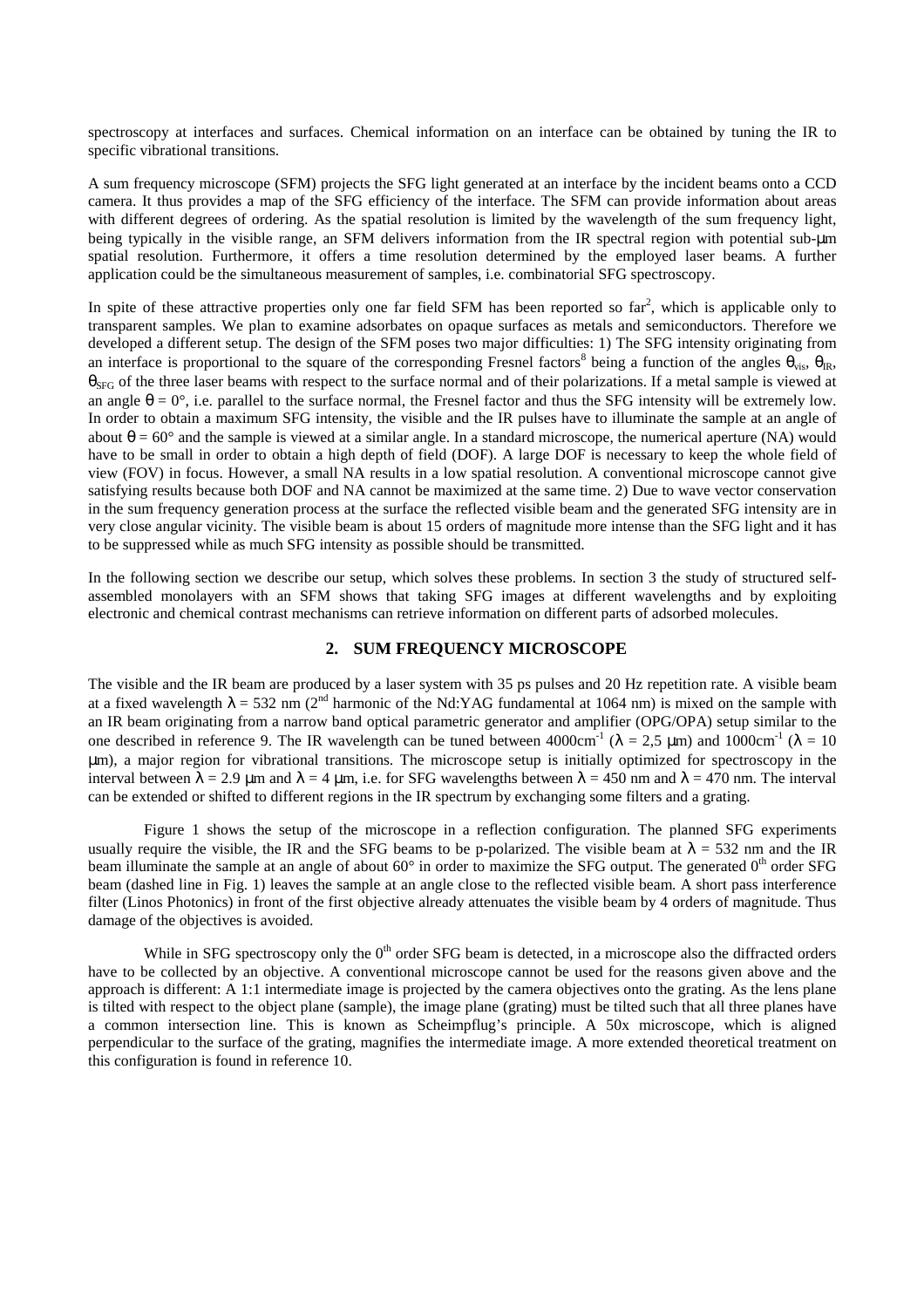

Figure 1: Optical setup of the sum frequency microscope. For clarity the reflected visible and IR beams have been omitted. The first stage forms a 1:1 intermediate image on the grating. The image is subsequently enlarged by a 50x microscope and recorded by a scientific grade CCD camera. Inset: Term scheme of vis-IR-SFG: Two incoming photons at the energy  $\omega_{vis}$  and  $\omega_{IR}$  are mixed by the nonlinear susceptibility  $\chi^2(\omega_{vis}, \omega_{IR}, \omega_{vis} + \omega_{IR})$ . An SFG photon at  $\omega_{SFG} = \omega_{vis} + \omega_{IR}$  is emitted. The SFG signal is resonantly enhanced when the IR energy matches a real transition  $|0 \rangle \rightarrow |0 \rangle$ , which is both Raman and IR-active.

The key element of the setup is the grating, which has to be placed in the image plane of the camera objectives and in the object plane of the microscope. Its blaze angle is 30°. Light originating from one point of the sample is reflected into the aperture of the microscope. Additionally, the grating constant has to be chosen such that SFG light from the sample is diffracted in first order into the microscope objective. Measuring at about 450 nm SFG wavelength, we have selected an 1800 lines/mm grating with a 500 nm blaze (Jobin-Yvon). The 1:1 imaging system consists of two  $f = 58$  mm,  $f/1.2$ Noct-Nikkor objectives with aspherical lenses (Nikon). The 50x microscope is an infinity corrected LPlan 50x / 0.45 objective with 17 mm working distance and a tube lens (Nikon).

The microscope is shielded from ambient light by a box of black cardboard. There is, however, stray light coming directly from the imaged area, namely the reflected visible beam and fluorescence light. Therefore we inserted three filters between the microscope objective and the tube lens: A holographic notch filter (center 532 nm, FWHM 10 nm, Kaiser Optical Systems Inc.), an interference band pass filter (450 nm, FWHM 40 nm, L.O.T.-Oriel) and an interference short pass filter (edge 510 nm, Omega Optical Inc.). Fig. 2 shows the absorption curve of this combination, which is obtained by adding up single filter absorption measurements. This filter combination suppresses the visible beam at  $\lambda =$ 532 nm by more than 20 orders of magnitude and transmits ca. 30 % of the SFG signal at  $\lambda$  = 450 nm.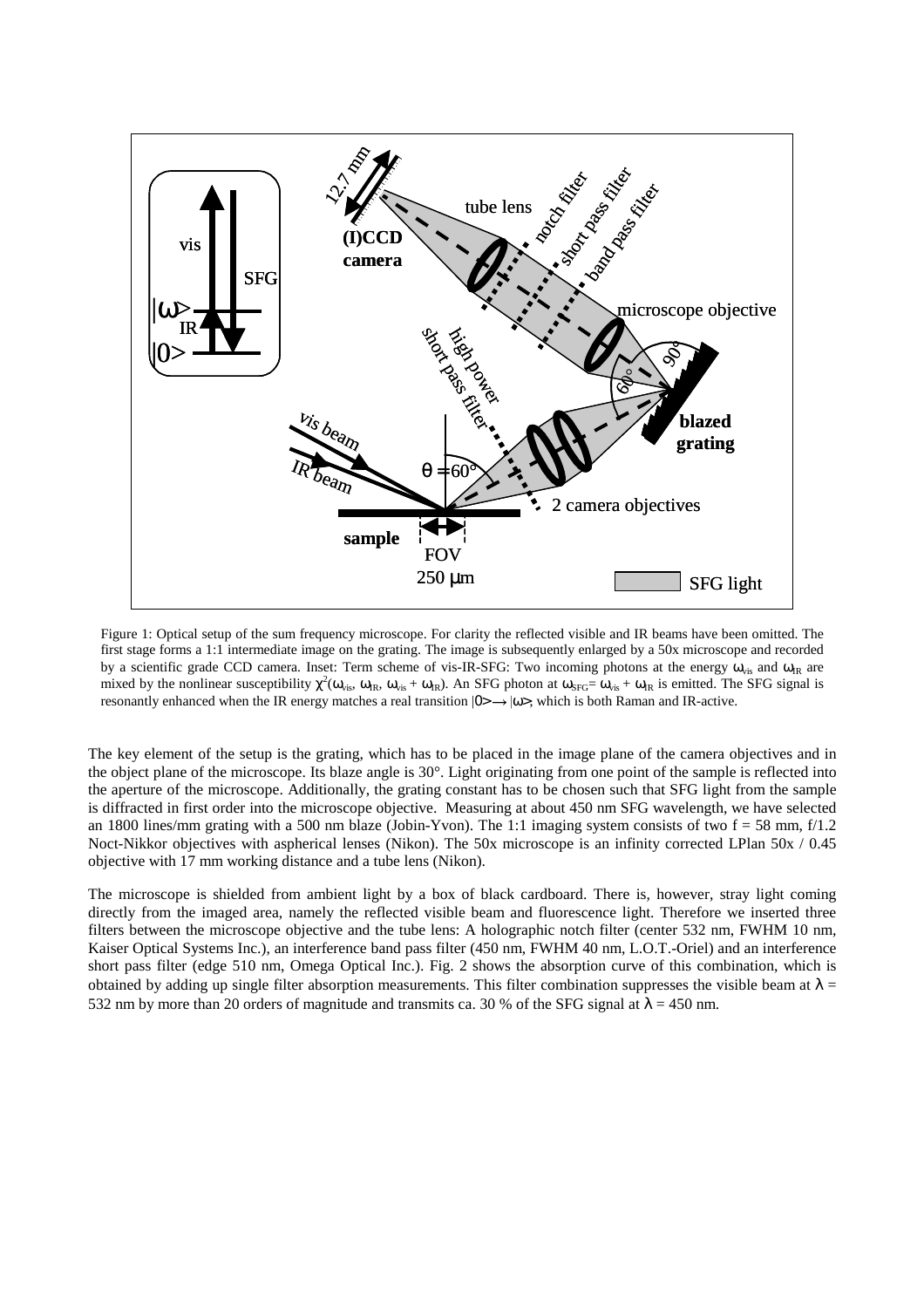

Figure 2: Absorption curve of the four-filter-combination discussed in the text. The curve is the sum of four absorbance curves measured for the individual filters. Optical densities larger than 5 may be underestimated due to the limited sensitivity of the spectrometer.

The low SFG signal requires the use of a high quantum efficiency detector. We chose a back-thinned, liquid nitrogen cooled CCD camera built by Roper Scientific. The SITe chip has  $512 \times 512$  pixels of  $(24 \times 24) \mu m^2$  area each, i.e. at a magnification of 50x each pixel corresponds to 0.5 µm on the sample.



Figure 3: Linear optical image: Pattern with 180 line pairs/mm imaged at  $\lambda = 450$ nm. The vertical resolution is better than the horizontal one.

The SFM has a field of view of 240 x 240  $\mu$ m<sup>2</sup> that is completely in focus. This is non-trivial because one side of the FOV is about 200 µm closer to the objective than the other. The magnification in the plane of incidence (which is the drawing plane in Fig. 1) is 51.1 ( $\pm$ 0.5) and perpendicular to that plane it is 50.3  $(\pm 0.5)$ . The error corresponds to the uncertainty of one pixel. Within this precision the magnification is constant within the whole FOV and in all directions. This means that the setup removes the distortion usually related to oblique imaging. The experimentally determined resolution according to the Rayleigh criterion is 4.9 µm within the plane of incidence. Perpendicular to this plane it is 3.1 µm. This anisotropic behavior is shown in Fig. 3. The horizontal lines are resolved perfectly, while the resolution limit has been almost reached for the vertical lines. Both resolutions values do not correspond to the diffraction limit values. We found that the experimental resolution is determined by the aberrations of the two camera objectives used for the 1:1 imaging. A more extensive characterization of the SFM can be found in a forthcoming paper<sup>11</sup>.

The anisotropy in resolution follows from the oblique imaging. A simulation (Fig. 4) shows this for point-like structures. The object consists of light emitting points in the object plane O. The light amplitude can be calculated for each point of the lens. The lens is assumed to be perfect. The integral over the lens plane was replaced by a discrete sum over 2000 points randomly distributed at the lens position (Fig 4.a). The first simulation shows the image in the plane perpendicular to the optical axis (A). The points on the vertical line in the central FOV are in focus. They are broadened by diffraction due to the finite lens aperture. Points closer to or further away from the objective are out of focus. Fig. 4b(B) shows the simulation for the Scheimpflug configuration we use in the SFM. The whole field of view stays in focus. The anisotropic resolution leads to an elliptic diffraction pattern of the single points. As expected, the ratio of the resolution in the simulation is equal to cos  $(\theta = 60^{\circ}) = 0.5$ . The experimental result is 0.6, which is in fair agreement. The simulation is based on a diffraction-limited system. Introducing spherical aberrations of the lens in the simulation reduces the resolution but leads to a corresponding elliptic point spread function.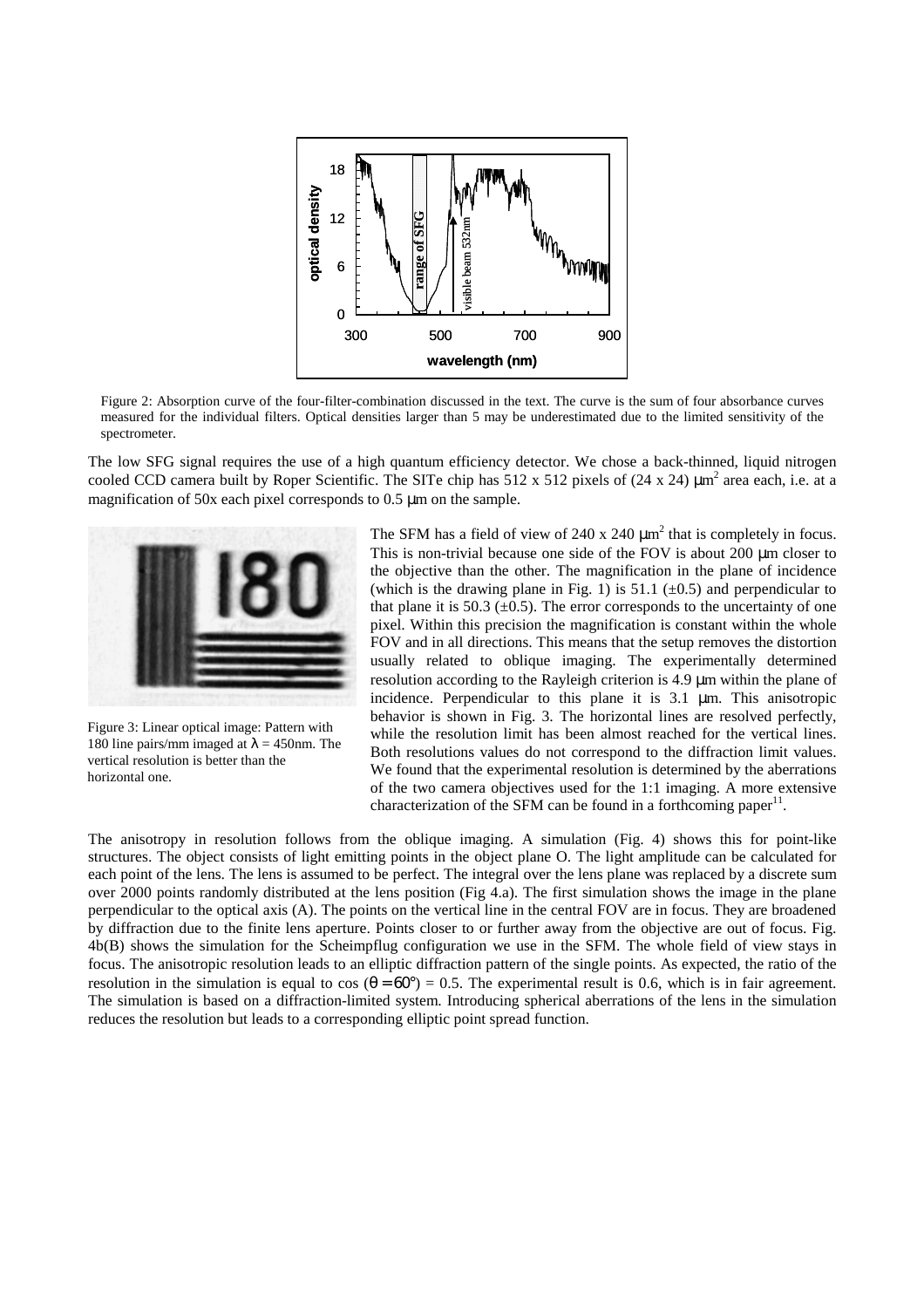

Figure 4: a) Model of anisotropic resolution in the 1:1 imaging process: b) (O) object plane, (A) calculated intensity in a plane perpendicular to the optical axis, (B) calculated image in the plane of the grating

Measurement times for the SFM depend critically on the desired signal-to-noise ratio (SNR). Main sources of noise in the setup<sup>11</sup> are the read-out noise of the CCD electronics, cosmic ray events on the CCD chip and residual ambient light. Therefore we extended the SFM and added an image intensifier based on a Gen II micro channel plate (MCP). The intensifier is coupled to the CCD chip by a tandem lens. The electron gain is about 800 at usual operation conditions. The read-out noise and the cosmic ray events are negligible. The image intensifier is operated in a gated mode: Triggered by the laser, the voltage is applied between the cathode and the MCP for 100 ns per pulse. For our 20 Hz laser system the residual ambient light is reduced by a factor of  $1s/(20 \times 100 \text{ ns}) = 5 \times 10^5$ . However, the intensifier has a 7 times lower quantum efficiency for the SFG photons when compared to the CCD chip. The point-spread-function (PSF) of the image intensifier differs from photon to photon. The varying intensity of the PSF does not matter, if the number of photons is sufficient. The spatial spread does hardly influence the resolution, as will be shown below. Thus the choice between the CCD and the ICCD configuration depends only on the SFG intensities per pixel, and therefore on the samples. All measurements shown in the following were taken with the intensified CCD camera (ICCD). The raw data have been divided by a flatfield, i.e. by the linear optical image  $(\lambda = 450$ nm) of a blank surface. This removes the vignetting due to the coupling lenses between MCP and CCD chip. The flatfield correction also reduces most of the flaws caused by inhomogeneties of the employed optical filters.



Figure 5: Linear optical images ( $\lambda = 450$  nm) of

a) a horizontal edge of GaAs. The cross-section corresponds to the line drawn in the image. Vertical resolution: 3.2 µm b) a vertical edge of GaAs. Horizontal resolution: 5.1 µm

Fig. 5a shows a linear optical image ( $\lambda = 450$  nm) of a horizontal edge of GaAs. GaAs can be cut by breaking it along preferred crystallographic directions. The edges are known to be sharp on a sub-µm scale. The image has been recorded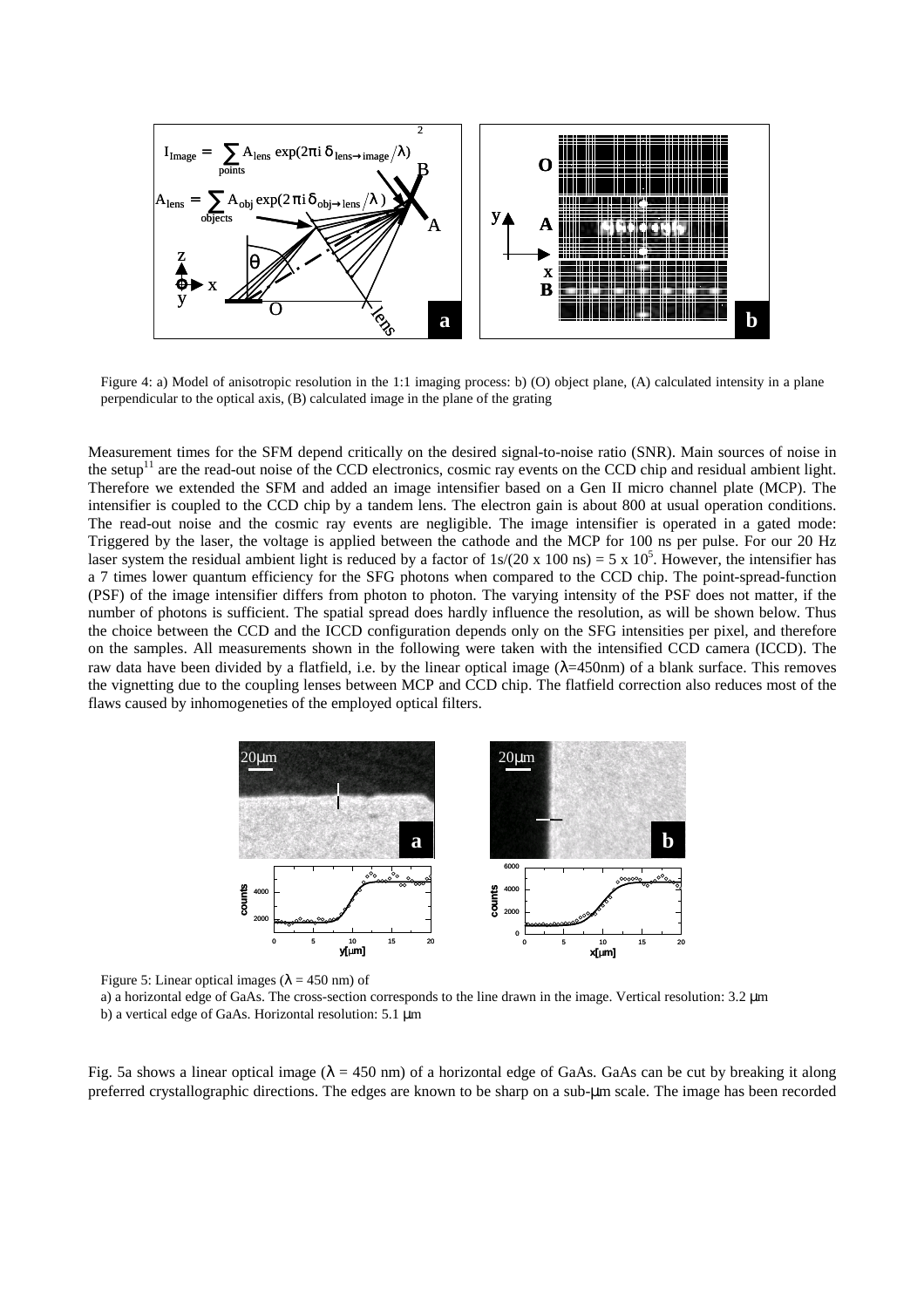with the intensified CCD camera. Below the image the line indicated in the image is plotted. The vertical resolution is evaluated to be 3.2 µm. The horizontal resolution (Fig 5b) is 5.1 µm. This is in good agreement with the results obtained without image intensifier. Thus the MCP does not reduce the spatial resolution significantly. The resolution is still limited by the camera objectives used for the 1:1 optics.

**3.1. Self-assembled monolayers** 



Figure 6: Scheme of a molecule that can form a self-assembled monolayer (SAM). Molecular structure of a C18 thiol

#### **3. CHEMICAL IMAGING**

SAMs are the object of intensive research. They are formed by chemisorption of molecules, which consist of three building blocks (Fig. 6 left): The head group binds the molecule to the substrate. The spacer group stabilizes the monolayer and is important for its order and compactness. Its length combined with the orientation defines the distance of the terminal group from the substrate. The terminal group can allow for modification of surface properties. This can be used for tailoring the chemical behavior of a surface for specific applications. A carboxyl group, for example, makes the surface hydrophilic while a methyl group makes it hydrophopic. One way of producing homogeneous self-assembled monolayers is the immersion of a suited substrate in a solution that contains the molecules described before. Micro-contact printing is another technique that has been proven to be an efficient method for patterning SAM monolayers down to sub- $\mu$ m lateral dimensions<sup>12</sup>. An overview over SAMs can be found in the references 13 and 14.

Organothiolates on Au (111) are a widely studied class of SAMs. We chose the alkanethiol  $H_3C(CH_2)_{17}SH$  (short: C18) (thiol)), (Fig. 6 right) as a model system to demonstrate chemical imaging. The thiol group forms a strong S-Au bond to the gold substrate. The spacer consists of 17 methylene(-CH<sub>2</sub>-) units. A methyl(-CH<sub>3</sub>) group terminates this chain. C18 is known to form well-ordered, dense and stable monolayers. The molecules are tilted by ca. 30° with respect to the surface normal of a Au (111) substrate due to the van-der-Waals forces between the  $\text{CH}_2$  chains<sup>15</sup>.

#### **3.2 Sample preparation**

The Au substrates are prepared by evaporating a 200 nm thick gold film onto a 2 nm thick Cr layer on glass. These films are polycrystalline with preferential Au(111) surface orientation. Each substrate is flame-annealed before the C18 is adsorbed. The laterally structured SAMs are made by means of micro-contact printing. A fresh and thoroughly cleaned flat stamp of polydimethylsiloxane (PDMS) is exposed for 30 s to a 1 milli-molar solution of C18 in ethanol. After it has been blown dry under a stream of Argon for at least 30 s, the stamp is brought into contact with the substrate for 60 s. Finally the stamp is removed and the sample is rinsed with ethanol in order to remove excessive C18 molecules. The sample is mounted in the SFM. By taking linear images under narrow band 450 nm illumination we adjusted the microscope focus; small Au defects were helpful.

#### **3.3 Electronic and vibrational contrast**

The second order nonlinear susceptibility  $\chi^{(2)}_{tot}$  of the surface consists of three components.  $\chi^{(2)}_{Au}$  originates from the Au substrate. This component is comparatively large for the wavelengths we use due to an interband transition in the gold substrate<sup>16</sup> and it changes by the amount  $\chi^{(2)}_{Au-S}$  upon thiol adsorption.  $\chi^{(2)}_{Au-S}$  is a function of the thiol coverage  $\Theta^{17}$ . Both terms are nonresonant in the IR energy. Therefore they can be treated together as  $\chi^{(2)}_{\text{nr}}$ . The nonlinear susceptibility  $\chi^{(2)}$ <sub>ads</sub> of the adsorbed C18 thiol is described by a vibrational resonant nonlinear susceptibility  $\chi^{(2)}$ <sub>vib</sub>, which assumes an important value whenever the IR beam is resonant with a Raman and IR active vibrational transition. The nonresonant nonlinear susceptibility of C18 thiol can be neglected when compared to the one of gold. We have

$$
\chi_{\text{tot}}^{(2)} = \chi_{\text{Au}}^{(2)} + \chi_{\text{Au-S}}^{(2)}(\Theta) + \chi_{\text{ads}}^{(2)} \cong \chi_{\text{nr}}^{(2)} + \chi_{\text{vib}}^{(2)} , \qquad (2)
$$

with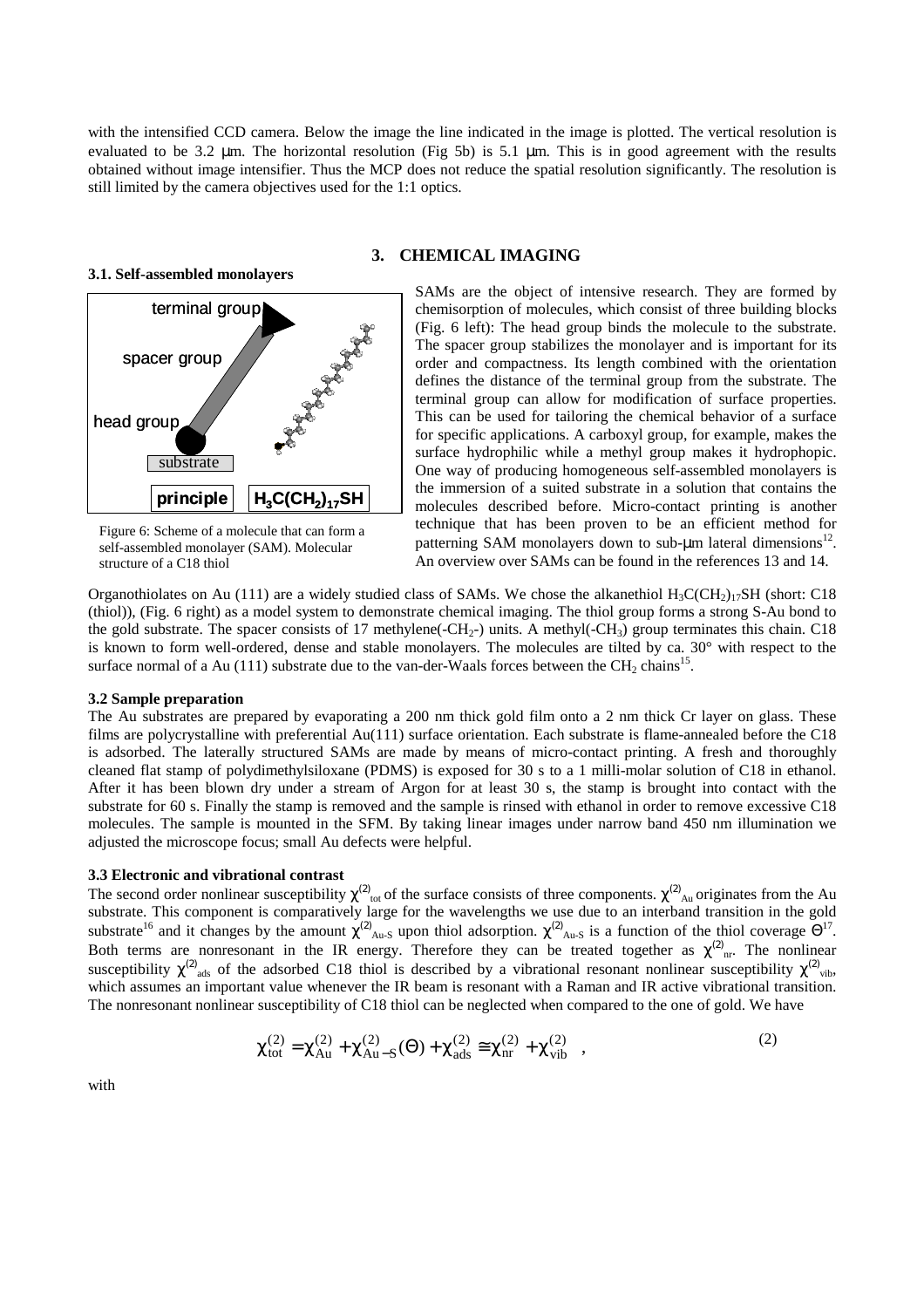$$
\chi_{\rm vib}^{(2)} \propto \sum_{\rm q} \frac{A_{\rm q}}{\omega_{\rm q} - \omega_{\rm IR} + \Gamma_{\rm q}} \ . \tag{3}
$$

 $ω<sub>q</sub>$  denotes the energy of the q<sup>th</sup> vibrational transition, A<sub>q</sub> the corresponding transition matrix element and Γ<sub>q</sub> its width. The SFG signal is proportional to the square of the second order nonlinear susceptibility  $\chi^{(2)}_{\text{tot}}$ :

$$
I_{\rm SFG} \propto \left| \chi_{\rm tot}^{(2)} \right|^2 = \left| \chi_{\rm nr}^{(2)} + \chi_{\rm vib}^{(2)} \right|^2 \approx \left| \chi_{\rm nr}^{(2)} \right|^2 + 2 \left| \chi_{\rm nr}^{(2)} \right| \left| \chi_{\rm vib}^{(2)} \right| \cos \varphi . \tag{4}
$$

An SFG spectrum of a C18 thiol SAM on Au measured with our SFM is shown in Fig. 7. The spectrum is normalized



Figure 7: SFG spectrum of a printed C18 thiol SAM on Au. Points are measured data, the solid line is a smoothed curve averaged over 3 data points

to the nonresonant baseline that corresponds to  $\chi^{(2)}_{\text{nr}} = \chi^{(2)}_{\text{Au}} + \chi^{(2)}_{\text{Au-S}}$ . Within the region of C-H vibrations three strong resonances are found. They are attributed to methyl stretching vibrations. The symmetric methyl stretch is split up by a Fermi resonance into two components  $r^*_{a}FR$  (2878 $\pm$ 3cm<sup>-1</sup>) and  $r^*_{b}FR$  (2938 $\pm$ 3cm<sup>-1</sup>). The in-plane and out-of-plane asymmetric stretching vibrations of the methyl group cannot be separated in our spectrum:  $r(2968 \pm 3 \text{cm}^{-1})$ . As the nonlinear susceptibilities are complex quantities, the phase angle  $\varphi$  ( $\sim \pi$ ) between  $\chi^{(2)}_{\text{nr}}$  and  $\chi^{(2)}$ <sub>vib</sub> causes the resonances to appear as negative peaks. The absence of resonant features related to the methylene group (e.g. at  $2918 \text{ cm}^{-1}$ ) indicates that the SAM is well ordered and that the molecules are predominantly in an all-trans configuration $18$ .

Fig. 8a is a linear optical image of a Au substrate taken under narrow band 450 nm illumination. In the figure the line indicates the border of an area on which C18 thiol was printed. Fig. 8b shows an SFG image taken at the same position. An average intensity of about 20 photons per  $\mu$ m<sup>2</sup> in the C18 area has been detected during an acquisition time of 80 min. At this low intensity photon noise is significant as can be seen in the SFM images. In the linear optical image no difference appears between the covered Au and the uncovered one, as can be expected. A contrast, however, is observed in an SFG image (Fig. 8b) with an IR wavenumber of 2835cm<sup>-1</sup>, which is nonresonant with any vibrational resonance of the thiolate. Due to the bonding of the sulfur to the substrate the nonlinear susceptibilities in the both areas differ by  $\chi^{(2)}_{Au-S}$  (eq.(2)). This change can be

correlated to the C18 coverage  $\Theta^{16}$ . The area covered by C18 thiolate exhibits an SFG intensity that is about 33% lower than the intensity of the clean Au area. Fig. 8c shows an SFM image of the same region at a wavenumber of 2878cm<sup>-1</sup>, i.e. in resonance with the CH<sub>3</sub> symmetric stretching mode. The SFG intensity in the C18 thiolate region has decreased by a further 26% when compared to the nonresonant image. This agrees well with the spectrum (Fig. 7). The contrast between clean and thiolate covered Au surface is thus enhanced by the contrast due to the methyl vibration. Based on eq. (4) we define a vibrational contrast 2 cos  $(\varphi)\chi^{(2)}$ <sub>vib</sub> that can be deduced from the resonant and nonresonant intensities  $I_{res}$  and  $I_{nr}$ :

$$
2\cos(\varphi)\chi_{\text{vib}}^{(2)} \propto \frac{\mathbf{I}_{\text{res}} - \mathbf{I}_{\text{nr}}}{\sqrt{\mathbf{I}_{\text{nr}}}}
$$
(5)

Fig. 8d shows the vibrational contrast calculated with eq. (5) using the measurements displayed in Fig. 8b and 8c. The dark regions represent the presence of methyl groups in an upright orientation (dark because cos  $(\phi) \sim -1$ ). The bright regions correspond to their absence. The ripples, which are most obvious in the bright areas are probably due to the interference filters. If the thiolate contained no methyl groups or if their axis were oriented parallel to the surface, the image would exhibit no contrast. Fig. 8d, however, shows a contrast of about -20% when compared to  $\chi^{(2)}_{\text{Au}}$ .  $\chi^{(2)}_{\text{Au}}$  has been normalized to 1 before applying eq.(5). That is in agreement with the contribution of the symmetric stretching mode in the vibrational spectrum (Fig. 7). The edge of the adsorbed thiolate can clearly be discerned. On the left part of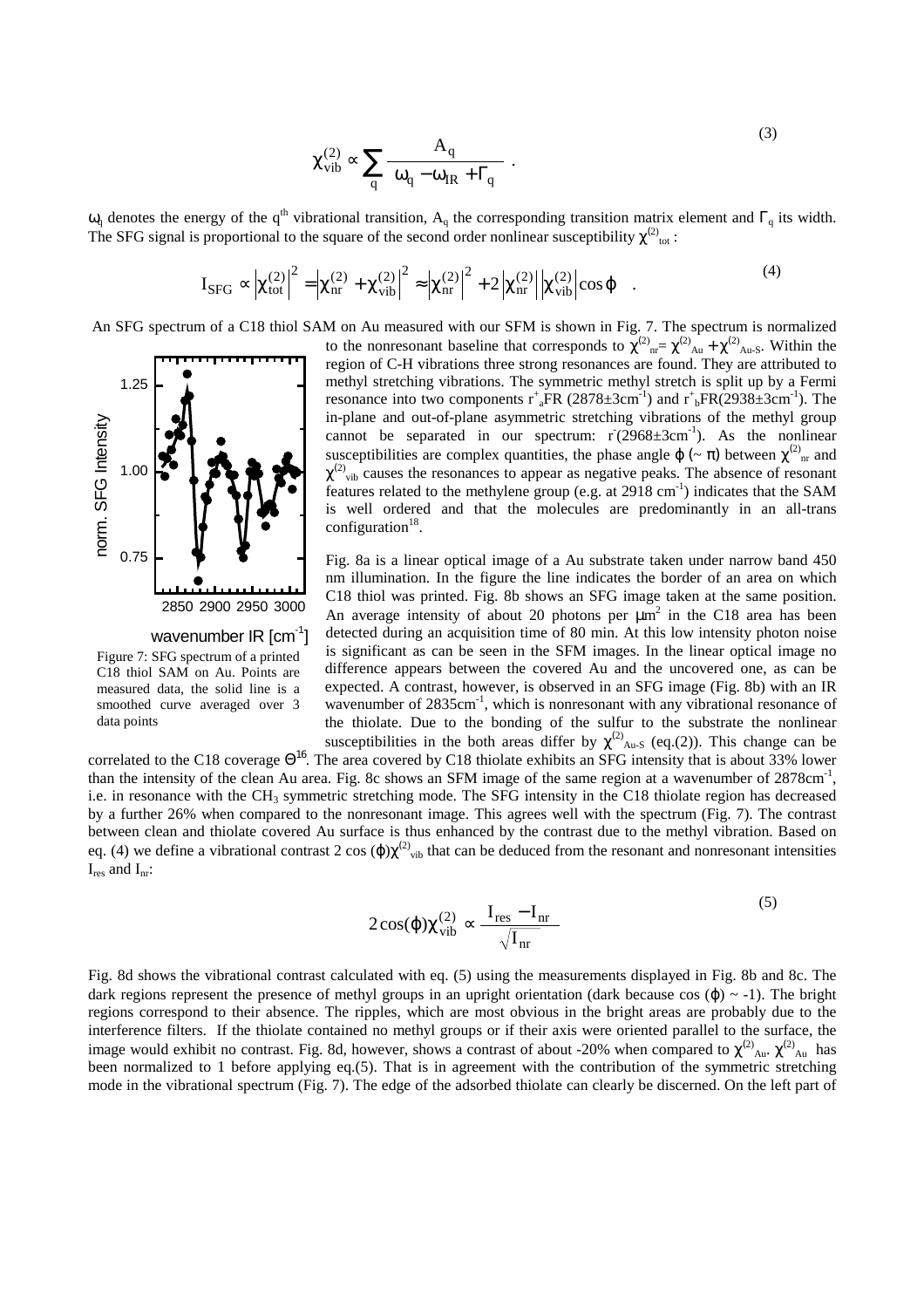this border it appears, however, that the region of methyl groups extends further on the Au substrate than the chemisorbed thiolate, which is mapped by the electronic contrast (Fig. 8b). This suggests that the dark region below the border indicates an impurity on the substrate. We can, however, not exclude that the spot is due to the illuminating beams, which may exhibit slightly different intensity distributions in Figs. 8b and 8c.



Figure 8: a) Linear image ( $\lambda = 450$  nm) of the same area as b-d. The line marks the edge of the printed region, b) Electronic contrast: SFM image (80min) at 2835 cm<sup>-1</sup>, c) SFM image (230min) at 2878cm<sup>-1</sup>, d) Vibrational contrast (Details are given in the text). All images show exactly the same area. Image b and c are normalized with the acquisition time and they are displayed with an identical intensity scale.

## **4. CONCLUSIONS**

We developed a sum frequency microscope for chemically selective and interface sensitive imaging of nontransparent samples like metals and semiconductors. Its performance is demonstrated by measurements of a laterally structured C18 thiolate self-assembled monolayer on Au. SFM images taken at resonant IR wavelengths show electronic and vibrational contrast between covered and uncovered regions of the substrate. Images taken at nonresonant IR wavelengths show electronic contrast. Evaluating both types of images allow for a separation of the different contributions to the effective second order nonlinear susceptibility. Mapping of the chemical composition on a surface is demonstrated.

## **REFERENCES**

1. A. Zumbusch, G.R. Holtom, and X.S. Xie, "Three-Dimensional Vibrational Imaging by Coherent Anti-stokes Raman Scattering", Phys.Rev.Lett. 82 (20), 4142 (1999)